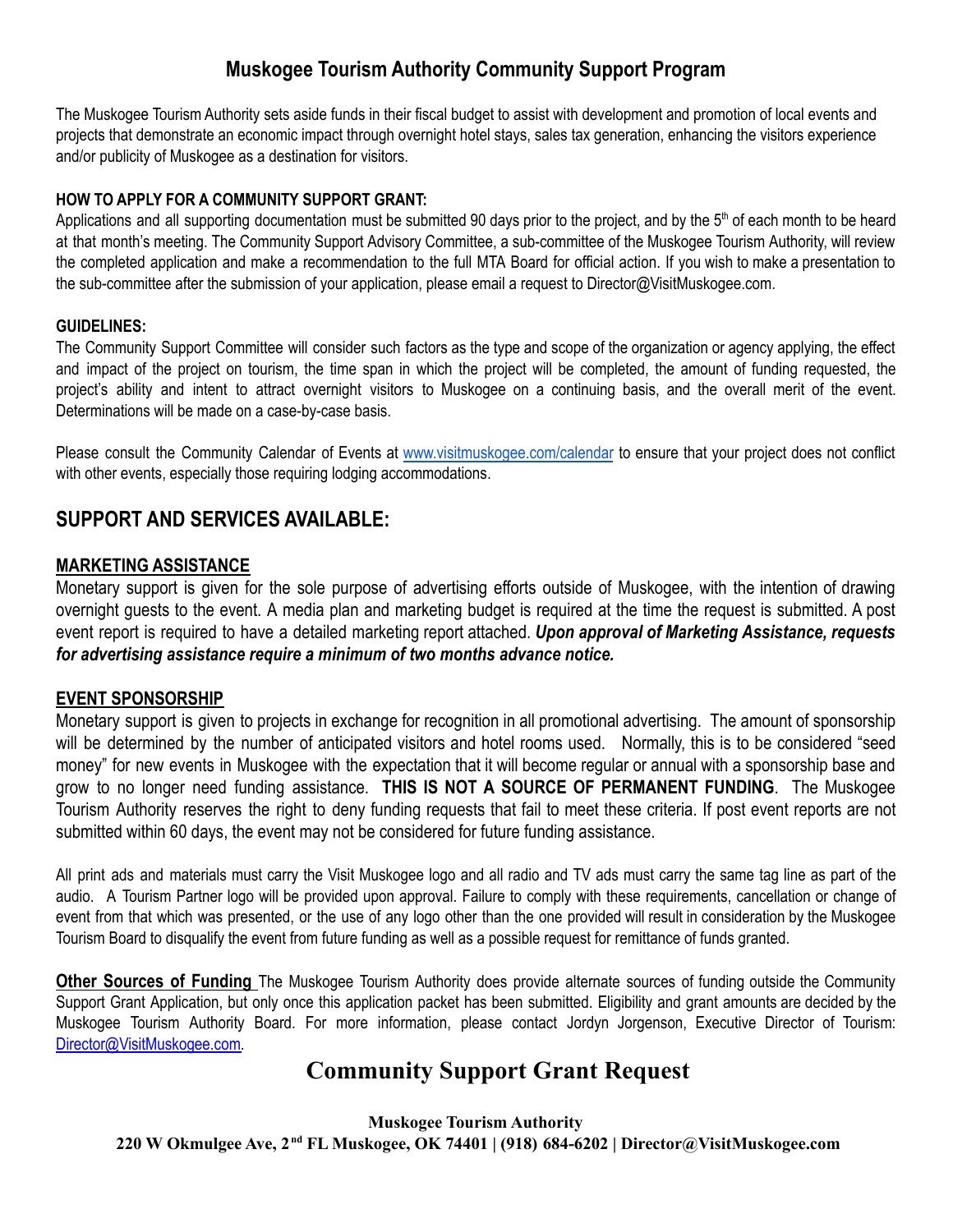| Organization's Address: ________________________________City: _________________St: ___Zip: _________ |  |  |  |  |  |  |
|------------------------------------------------------------------------------------------------------|--|--|--|--|--|--|
| Contact Phone: Contact Email: Contact Email:                                                         |  |  |  |  |  |  |
| Is your organization: profit non-profit EIN: (Non-Profit status not required)                        |  |  |  |  |  |  |
| Year Project Started: Mas this Project Received Tourism Funds Before? Y N                            |  |  |  |  |  |  |
|                                                                                                      |  |  |  |  |  |  |
| Number of Anticipated Attendance Last year's attendance: Last year's attendance:                     |  |  |  |  |  |  |
| Number of Anticipated Overnight Stays in Muskogee Hotels/Motels: ______________                      |  |  |  |  |  |  |
| Type of Support Requested - Marketing Assistance Event Sponsorship                                   |  |  |  |  |  |  |
|                                                                                                      |  |  |  |  |  |  |
|                                                                                                      |  |  |  |  |  |  |
|                                                                                                      |  |  |  |  |  |  |

The following documents **MUST** be provided for the application to be considered:

- 1) **Projected Financial Budget** for the project including all expected revenues, expenses (itemized), planned disbursements of profits, and attendance information. This includes where you expect your audience to come from and the number of overnight stays in Muskogee hotel/motels for the project.
- 2) **Financial/Budget** from the immediate past two years, if applicable.
- 3) A **List of Sponsors** and the amount of Sponsorship. (Projected and the past two years)
- 4) A **List** of the event or organization's Board of Directors, committee, members, or volunteers.
- 5) A **Copy of the media coverage plan** for the event when possible. Include type and number printed, design, layout and printing costs. Radio and TV media, include type, publication and date of all airings. Drafts are accepted.
- 6) A **written proposal** telling why the Tourism Committee should support your event. It should tell specifically how your event will benefit the Muskogee community and Tourism in our area. Proposal should also include a detailed description of exactly what the funds will be used for.
- 7) A **plan to track hotel room stays** (via surveys, questionnaires, etc.). We want to know where they came from, where they stayed and maybe an email address. Sample visitor surveys are available upon request.

#### **SUBMIT APPLICATION PACKET TO:**